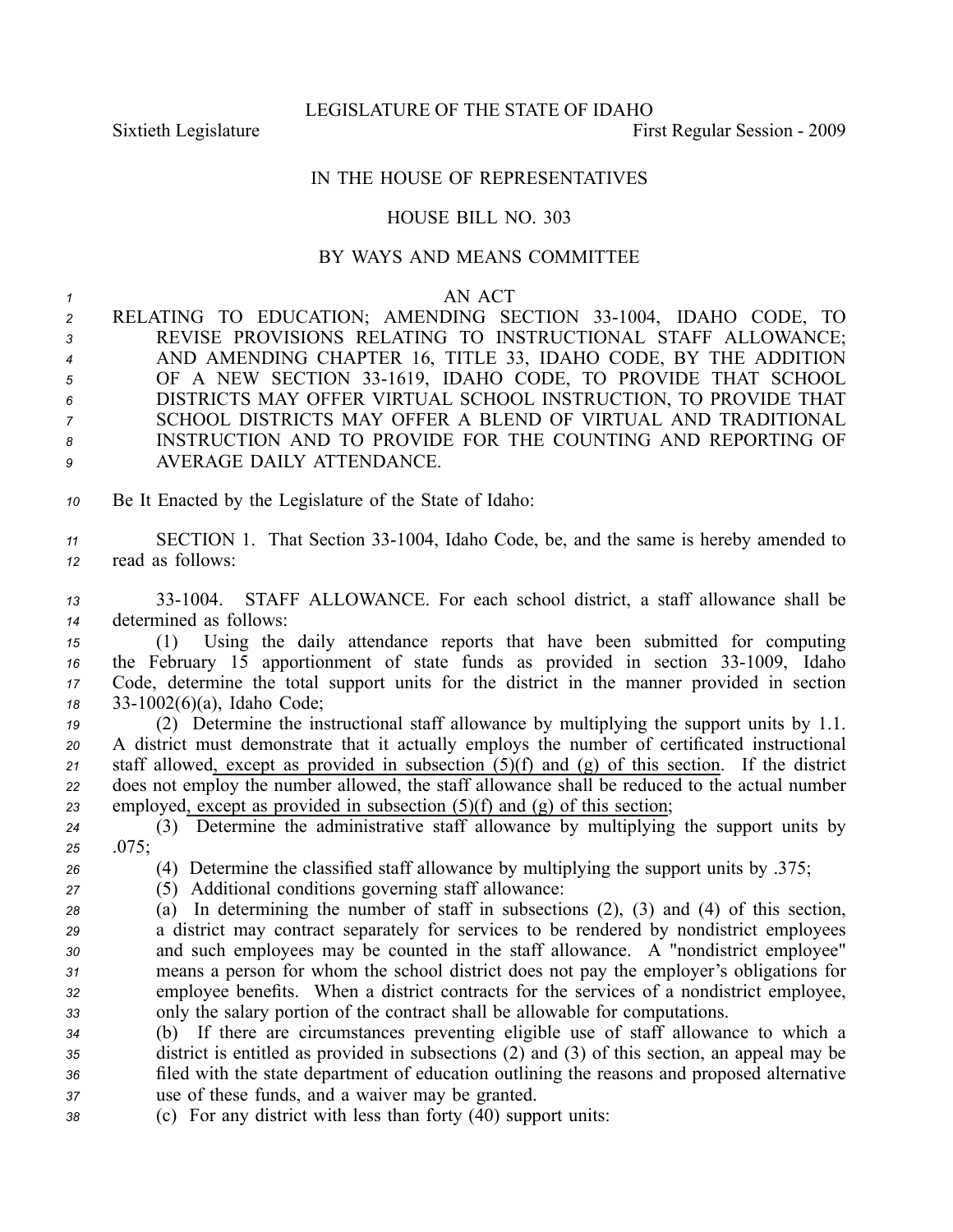(i) The instructional staff allowance shall be calculated applying the actual number of suppor<sup>t</sup> units. If the actual instructional staff employed in the school year is greater than the instructional staff allowance, then the instructional staff allowance shall be increased by onehalf (1/2) staff allowance; and

 (ii) The administrative staff allowance shall be calculated applying the actual number of suppor<sup>t</sup> units. If the actual administrative staff employed in the school year is greater than the administrative staff allowance, then the administrative staff allowance shall be increased by onehalf (1/2) staff allowance.

 (iii) Additionally, for any district with less than twenty (20) suppor<sup>t</sup> units, the instructional staff allowance shall be calculated applying the actual number of suppor<sup>t</sup> units. If the number of instructional staff employed in the school year is greater than the instructional staff allowance, the staff allowance shall be increased as provided in paragraphs (i) and (ii) of this subsection, and by an additional onehalf (1/2) instructional staff allowance.

*<sup>15</sup>* (d) For any school district with one (1) or more separate secondary schools serving *<sup>16</sup>* grades nine (9) through twelve (12), the instructional staff allowance shall be increased by *<sup>17</sup>* two (2) additional instructional staff allowances for each such separate secondary school.

 (e) Only instructional, administrative and classified personnel compensated by the school district from the general maintenance and operation fund of the district shall be included in the calculation of staff allowance or in any other calculations based upon staff, including determination of the experience and education multiplier, the reporting requirements, or the district's salarybased apportionment calculation. No food service staff or transportation staff shall be included in the staff allowance.

 (f) A district may utilize up to five percen<sup>t</sup> (5%) of the moneys associated with positions funded pursuan<sup>t</sup> to subsection (2) of this section to defray the cost of providing virtual education coursework, including virtual dual credit coursework, without <sup>a</sup> reduction in the number of funded positions being imposed.

 (g) For the period July 1, 2009, through June 30, 2011, only, <sup>a</sup> district may shift up to two and sixty-three hundredths percent (2.63%) of the positions funded pursuant to subsection (2) of this section to federal funds, without <sup>a</sup> reduction in the number of funded positions being imposed.

 (6) In the event that the staff allowance in any category is insufficient to meet accreditation standards, <sup>a</sup> district may appeal to the state board of education, demonstrating the insufficiency, and the state board may gran<sup>t</sup> <sup>a</sup> waiver authorizing sufficient additional staff to be included within the staff allowance to meet accreditation standards. Such <sup>a</sup> waiver shall be limited to one (1) year, but may be renewed upon showing of continuing justification.

*<sup>37</sup>* SECTION 2. That Chapter 16, Title 33, Idaho Code, be, and the same is hereby amended 38 by the addition thereto of a NEW SECTION, to be known and designated as Section 33-1619, *<sup>39</sup>* Idaho Code, and to read as follows:

 331619. VIRTUAL EDUCATION PROGRAMS. School districts may offer instruction in the manner described for <sup>a</sup> virtual school in section 335202A, Idaho Code. For programs meeting such definition, the school district may count and repor<sup>t</sup> the average daily attendance 43 of the program's students in the manner prescribed in section 33-5208(8)(b), Idaho Code. School districts may also offer instruction that is <sup>a</sup> blend of virtual and traditional instruction. For such blended programs, the school district may count and repor<sup>t</sup> the average daily